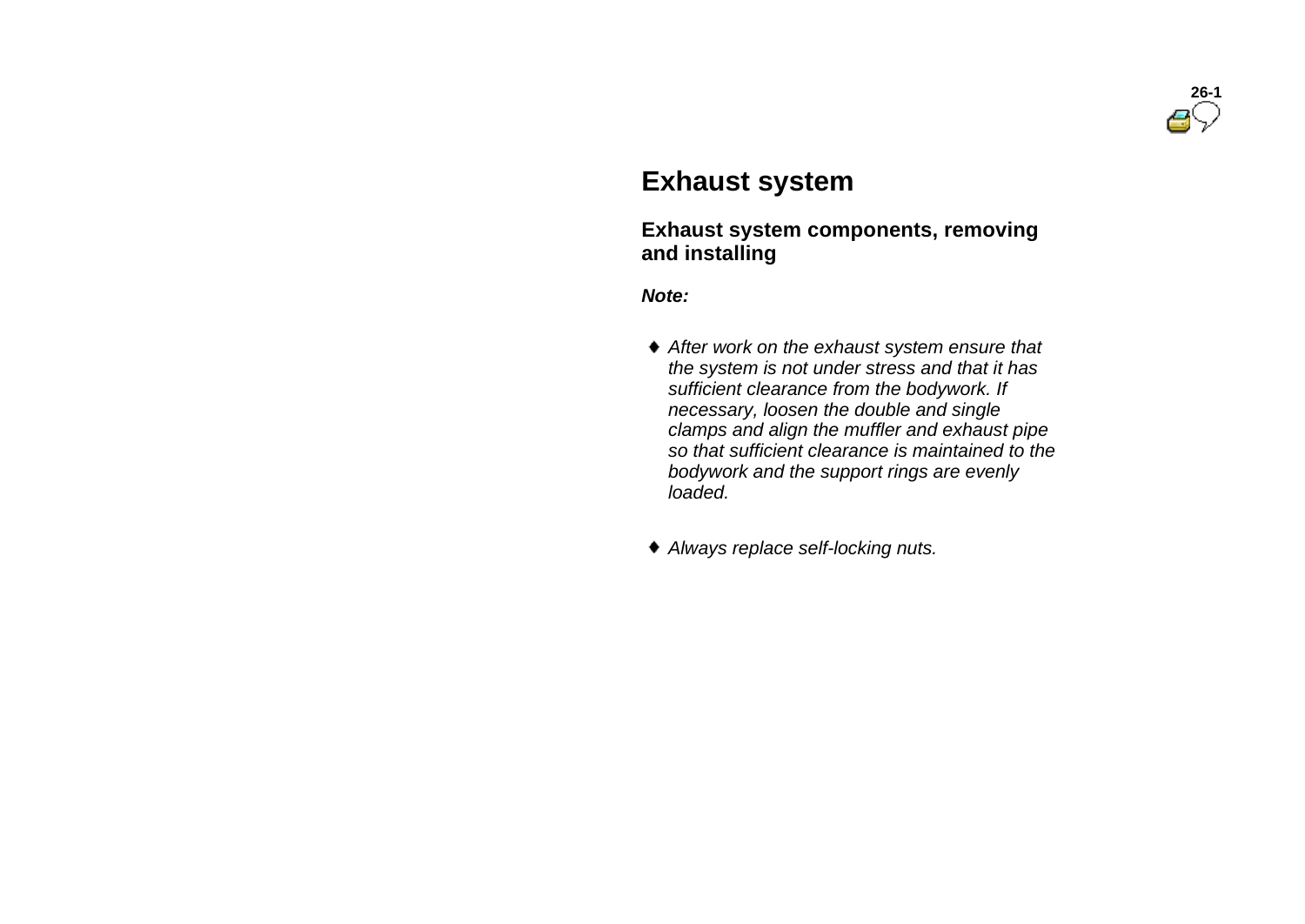



- **1 - 25 Nm**
- **2 - Exhaust manifold**
	- $\bullet$  With turbocharger  $\Rightarrow$  Page 21-1, Removing and installing turbocharger and components
- **3 - Gasket**
	- Always replace
- **4 - Heated Oxygen sensor (HO2S) -G39-, 50 Nm**
	- Grease only the threads of sensor with G 052 112 A3
	- G 052 112 A3 must not get into the slots on the sensor body
	- ♦ Remove and install with 3337
	- ◆ Checking:

*Repair Manual, 1.8 Liter 4-Cyl. 5V Turbo Fuel Injection & Ignition, Repair Group 24*

- **5 - Three-Way Catalytic Converter (TWC)**
	- $\triangle$  Checking  $\Rightarrow$  Page 26-8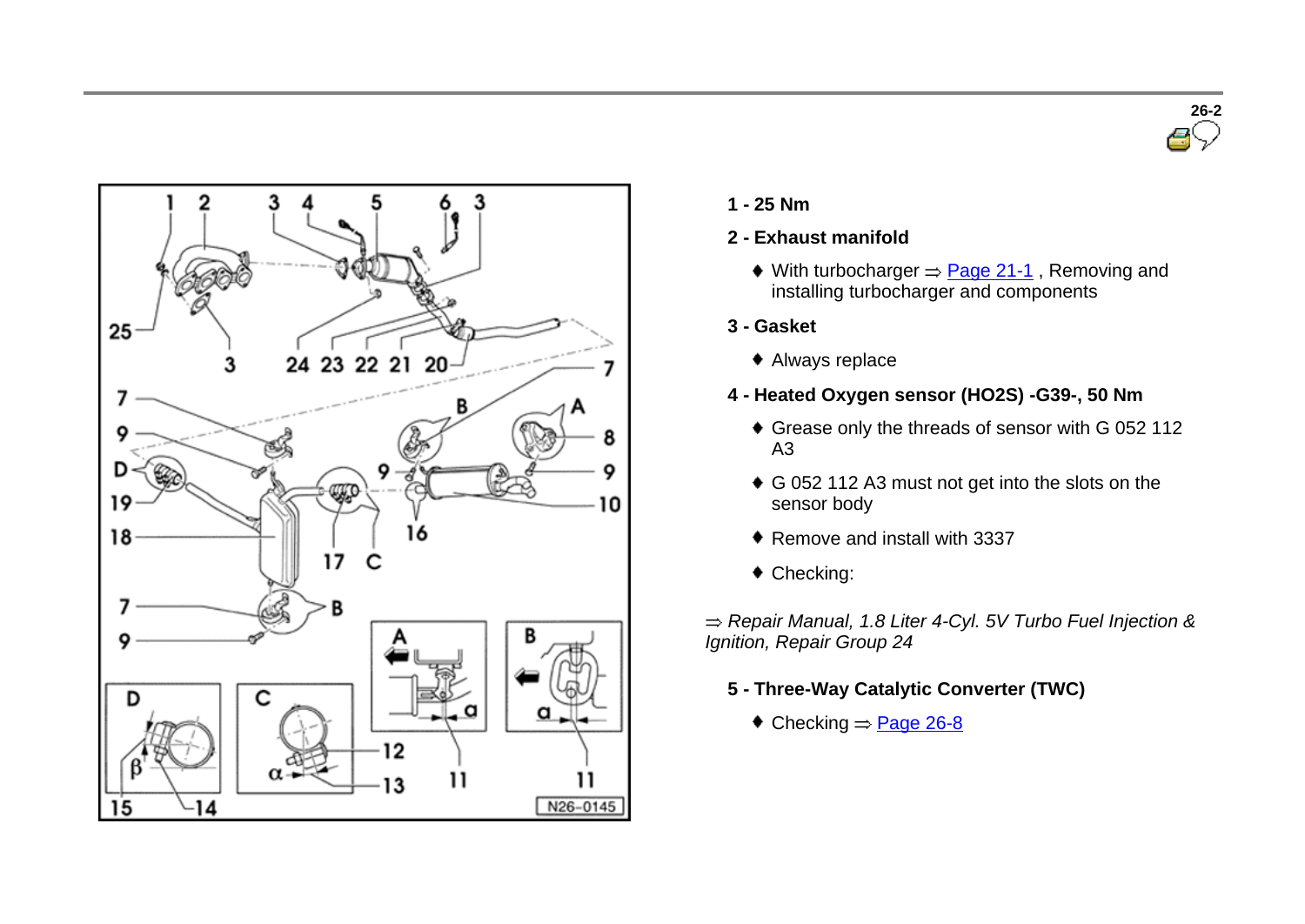



- **6 - Oxygen sensor (O2S) behind Three-Way Catalytic Converter (TWC) -G130-**
	- Grease only the threads of sensor with G 052 112 A3
	- G 052 112 A3 must not get into the slots on the sensor body
	- ◆ Remove and install with 3337
	- Checking:

*Repair Manual, 1.8 Liter 4-Cyl. 5V Turbo Fuel Injection & Ignition, Repair Group 24*

- **7 - Mounting**
	- With retaining ring
- **8 - Mounting**
- **9 - 25 Nm**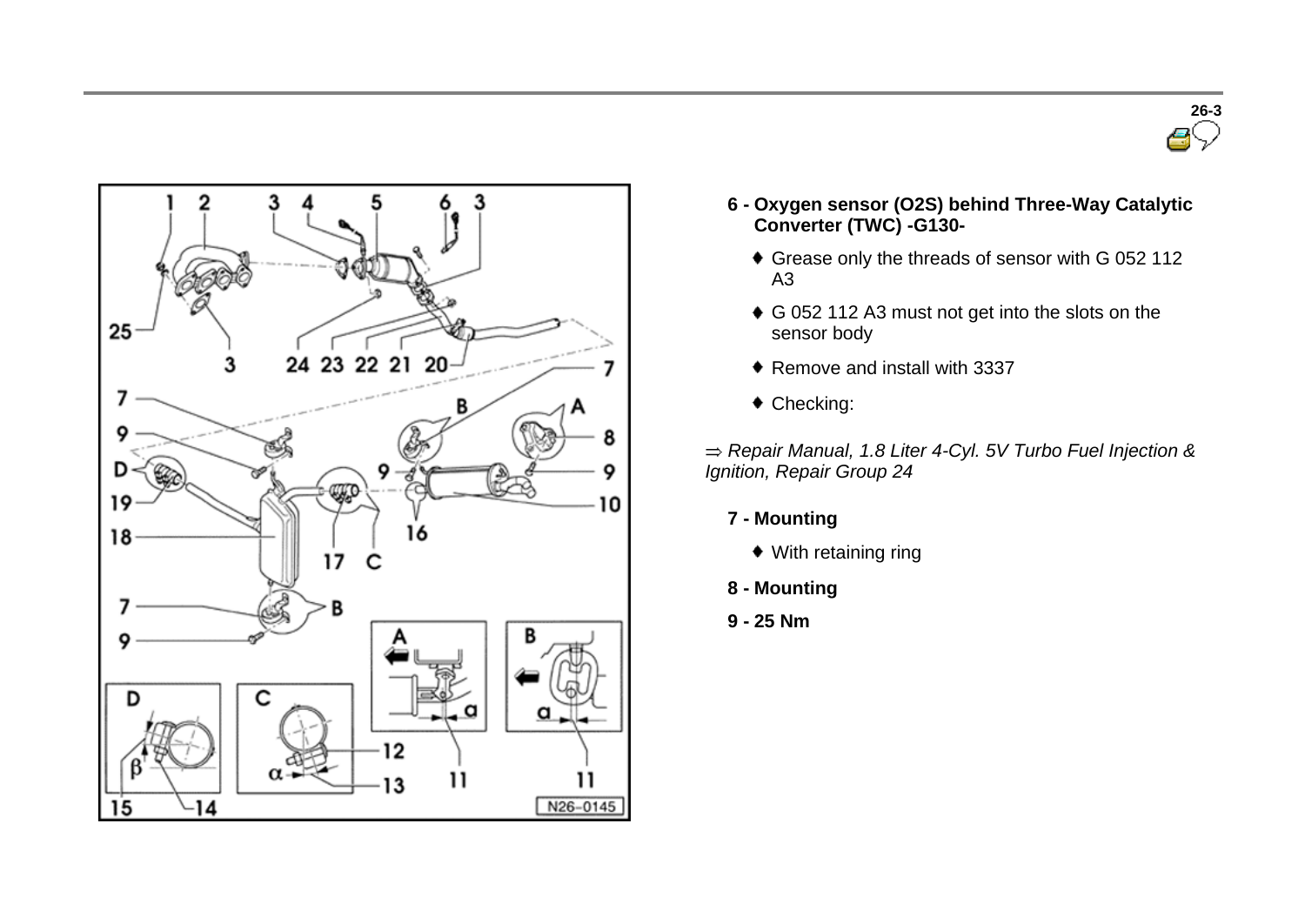



#### **10 - Rear muffler**

- As standard, center and rear mufflers are installed as a single component. For repairs, the mufflers are supplied individually and with a double clamp for connecting.
- ◆ Removing and installing:
	- Cut through connecting pipe separating point, item 16 at right angles with body saw, e.g. V.A.G 1523.
- **11 - Dimension -a- approx. 7 to 9 mm**
	- Exhaust system must be cold
	- Arrow points in direction of travel
- **12 - Bolt head must face fuel tank**
- **13 Angle**  $\alpha$  = 30  $\pm$  5<sup> $\circ$ </sup>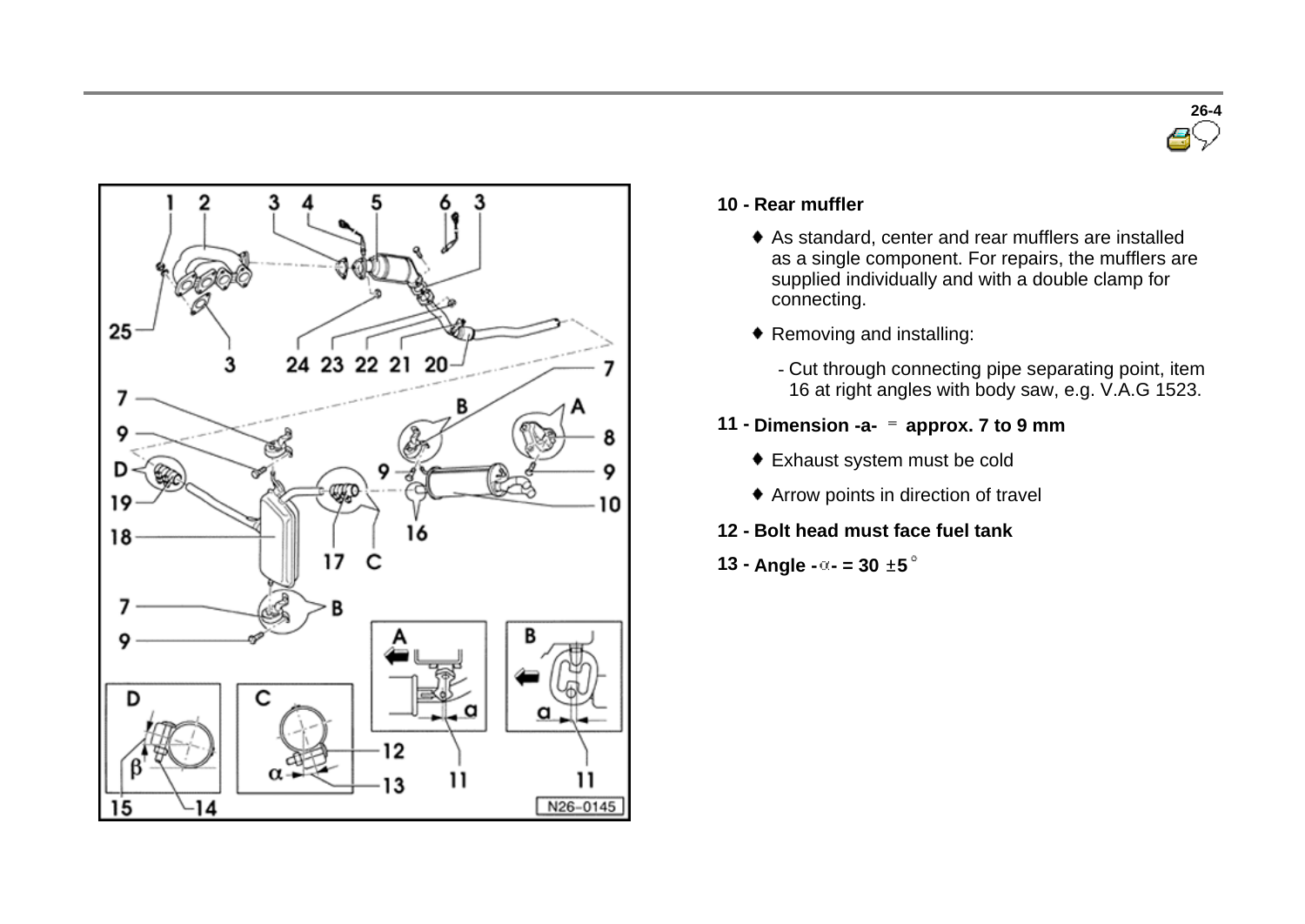



- **14 - End of bolt must not be below double clamp**
	- Double clamp as seen from normal direction of travel
- **15 Angle -**  $\beta$  = **10 + 5** $\degree$
- **16 - Separating point**
	- Approx. 160 to 180 mm before the rear muffler, marked by a crimp in pipe.
- **17 - Double clamp**
	- $\bullet$  Tighten evenly to 40 Nm
- **18 - Center muffler**
- **19 - Double clamp**
	- $\bullet$  Tighten evenly to 40 Nm
- **20 - Decoupling element**
	- $*$  Max. misalignment = 10 $\degree$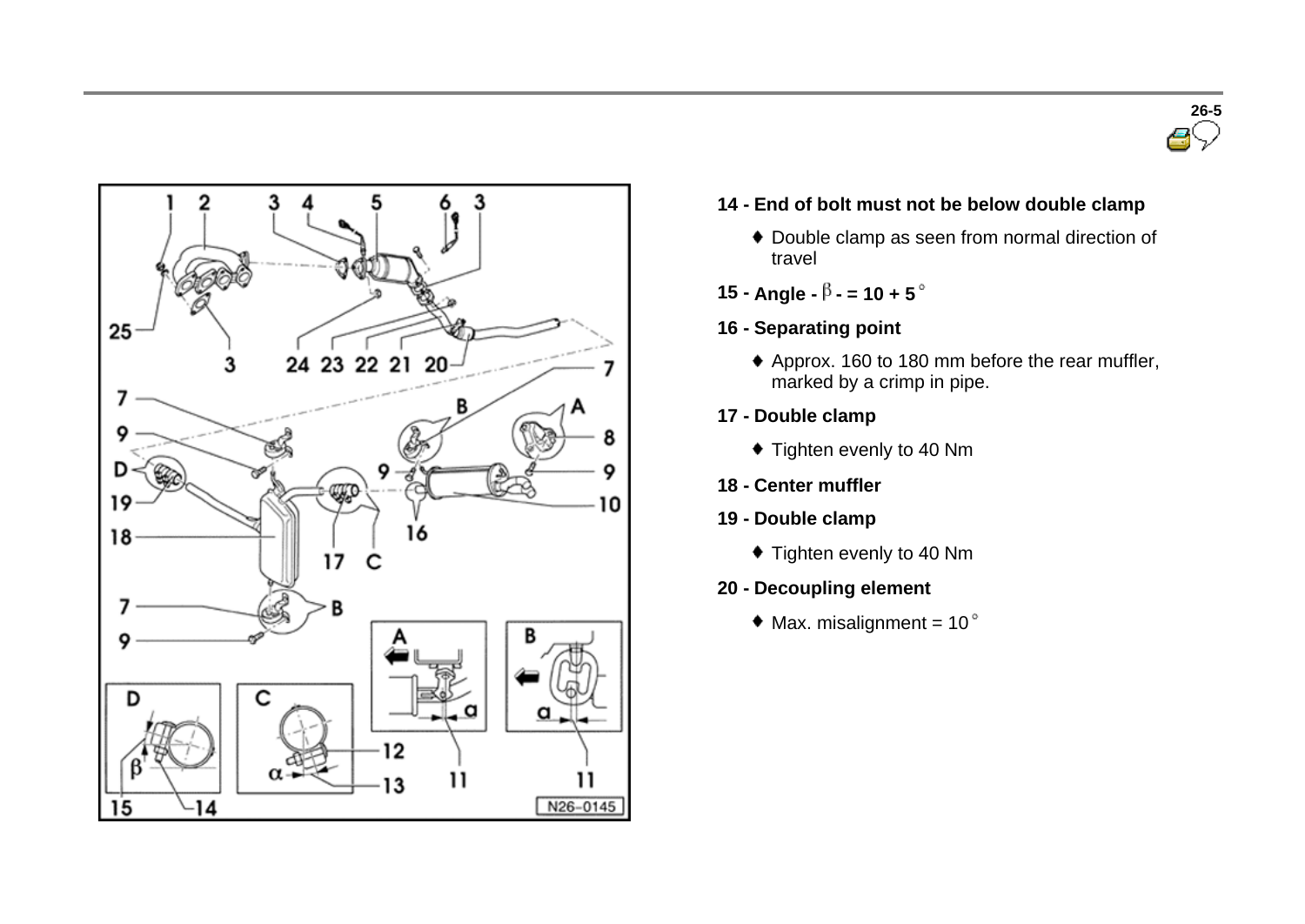



- **21 - Mounting**
	- $\bullet$  Individual components  $\Rightarrow$  Fig.  $\Rightarrow$  1
- **22 - Front exhaust pipe**
- **23 - 25 Nm**
- **24 - 30 Nm**
- **25 - Washer**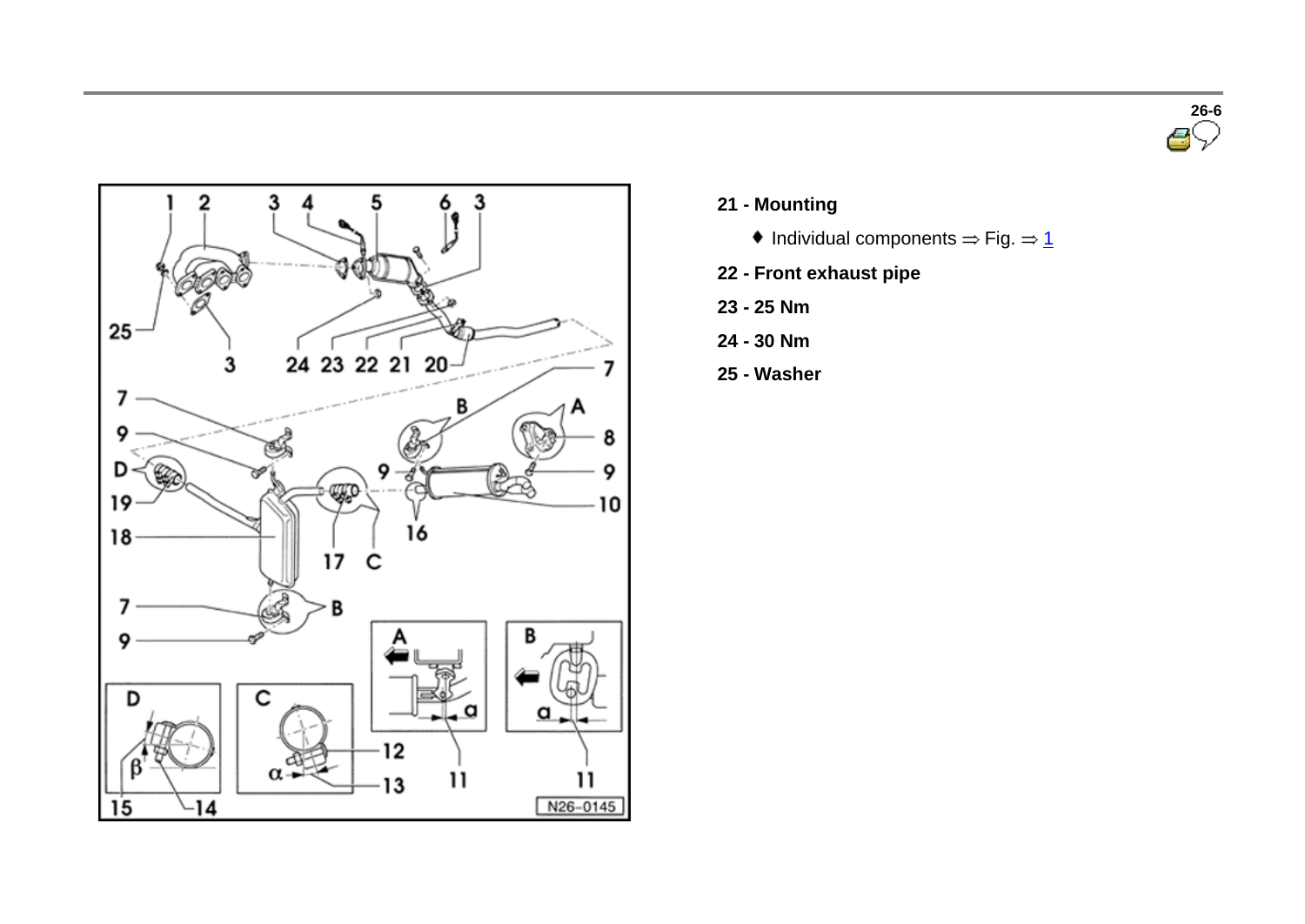



# **Fig. 1 Individual mounting components**

- Buffer

 $\blacktriangleleft$ 

- Spacer pipe
- Washer
- Right-hand plate
- Washer
- Hex bolt
- Spacer sleeve
- Left-hand plate
- Spring
- Hex bolt
- Self-locking nut, 25 Nm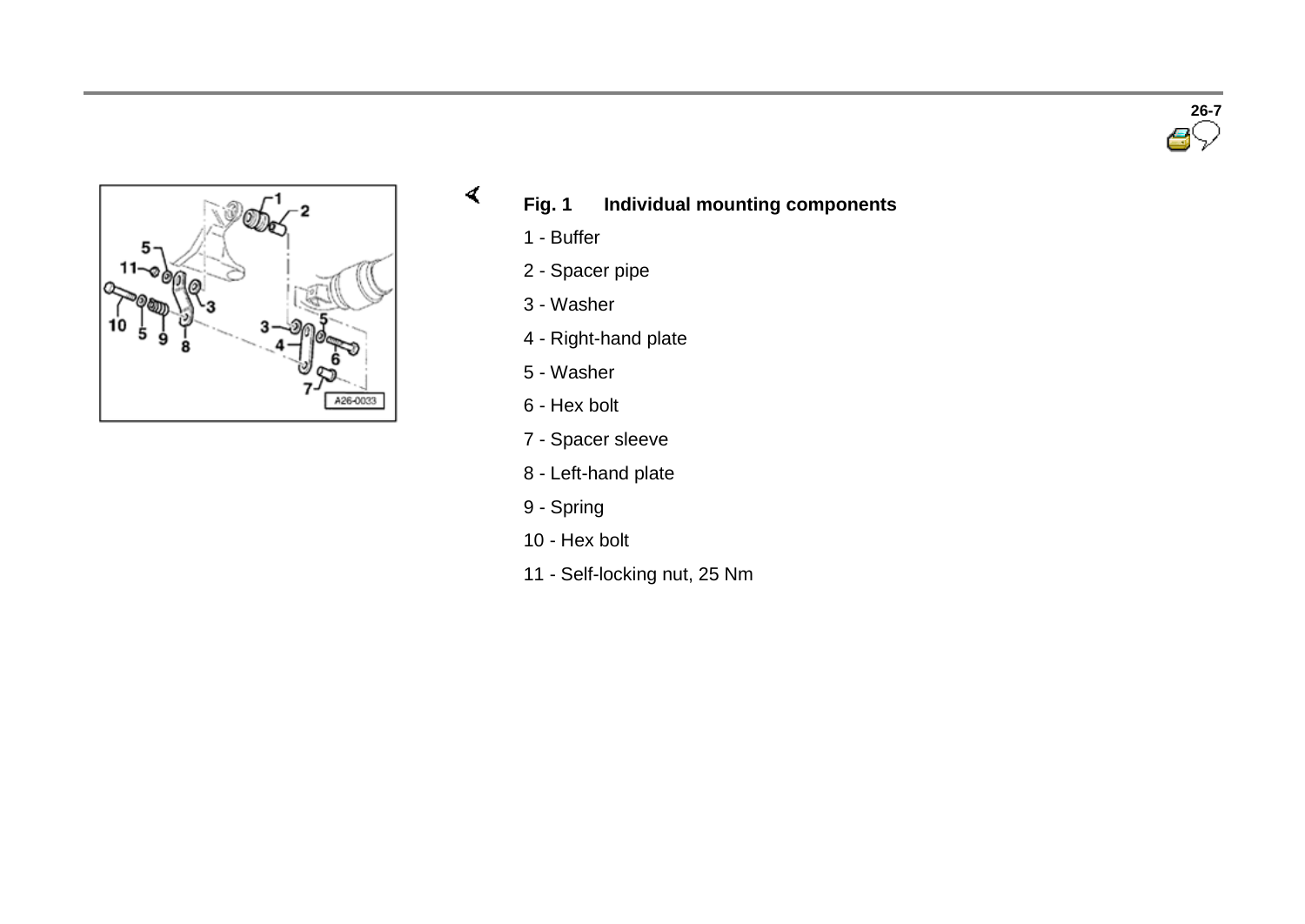

# **Three-Way Catalytic Converter (TWC), checking**

#### **Special tools and equipment**

- V.A.G 1551 Scan Tool or vehicle system tester V.A.G 1552 with cable V.A.G 1551/3
	- V.A.G 1788/10 Engine speed adjuster

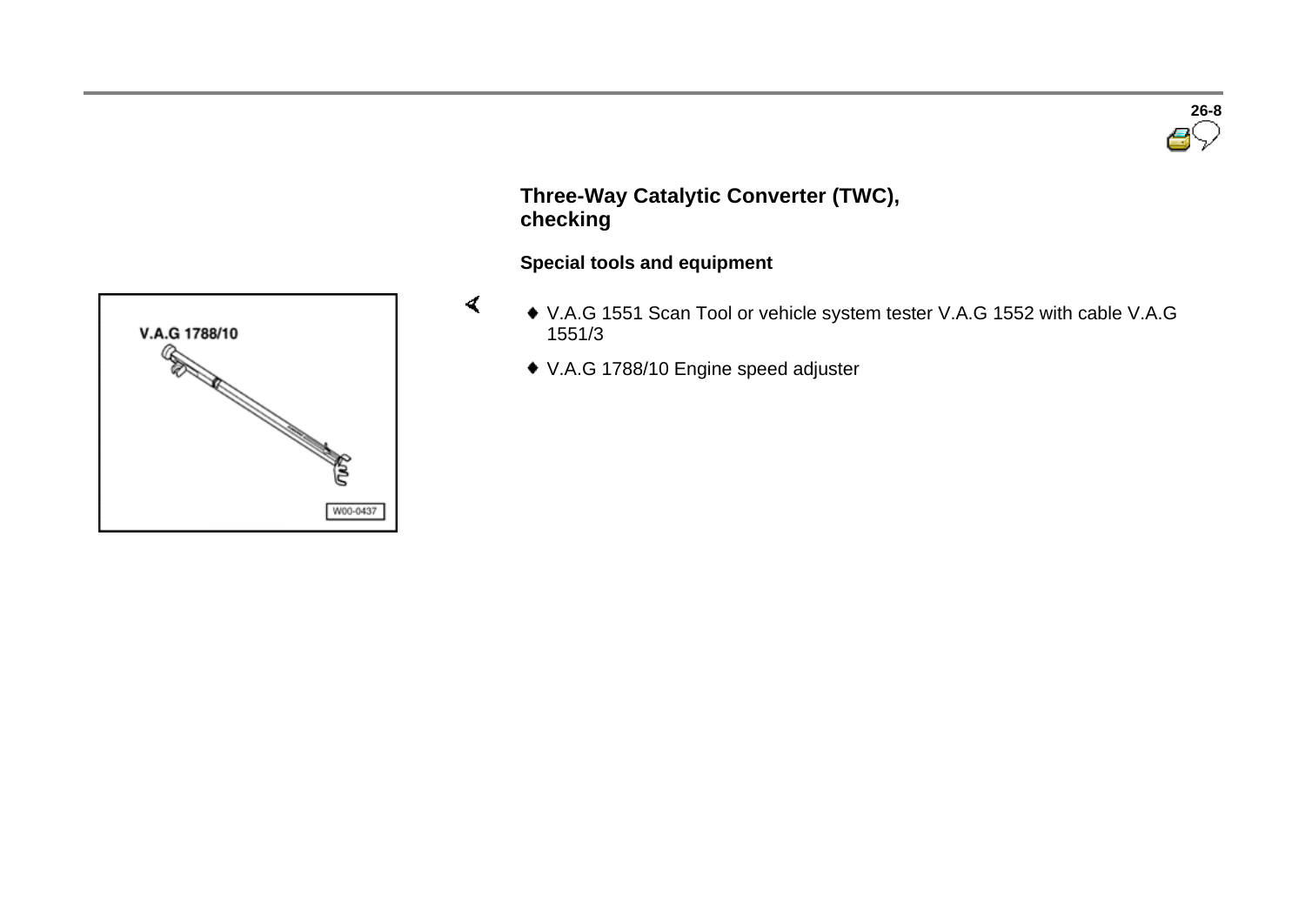# **Checking sequence**  - Connect V.A.G 1551 (V.A.G 1552). Start engine and select engine control module with "Address word" 01. *Repair Manual, 1.8 Liter 4-Cyl. 5V Turbo Fuel Injection & Ignition, Repair Group 01* Indicated on display  $\mathcal{A}$ **Rapid data transfer HELP Select function XX** - Press -0- and -4- buttons to select "Introduction of basic setting" and confirm entry with -Q- button.  $\blacktriangleleft$ Indicated on display **Introduce basic setting HELP Input display group number XXX** - Set engine speed to 1800 to 2200 rpm using speed regulator V.A.G 1788/10. - Press -0-, -3- and -4- buttons to select "Display group number 34" and confirm entry with -Q- button. ∢ Indicated on display: (1 to  $4 =$  Display fields) **System in basic setting 34 1 2 3 4**

- Maintain engine speed at 1800 to 2200 rpm until display in display field 4 jumps from "Test OFF" to "Test ON".

**26-9**

• Catalyst temperature in display field 2 must be between 350 and 500°C.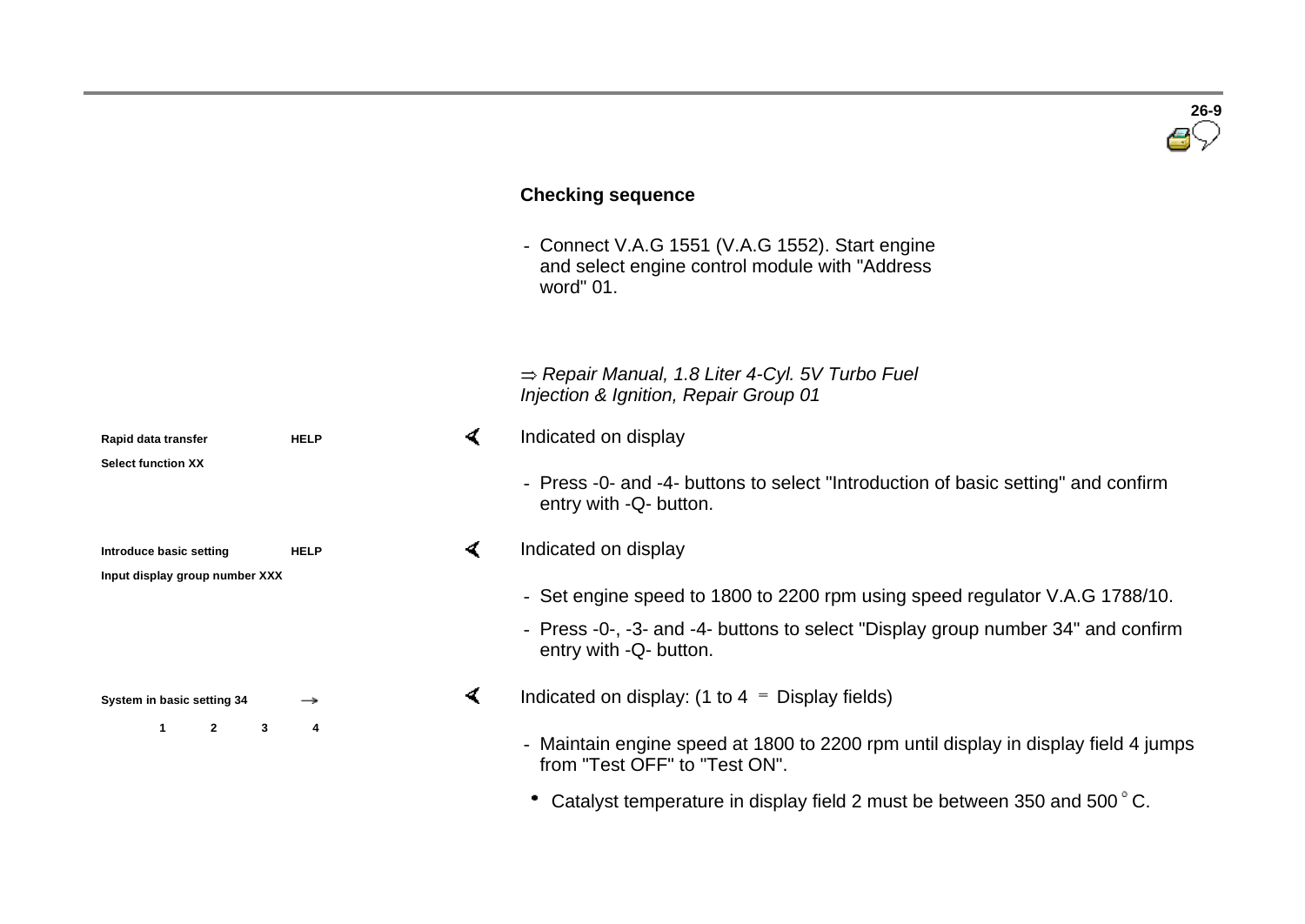- Continue to maintain speed at 1800 to 2200 rpm until "B1-P1 OK" appears in display field 4.
- Press -C- button.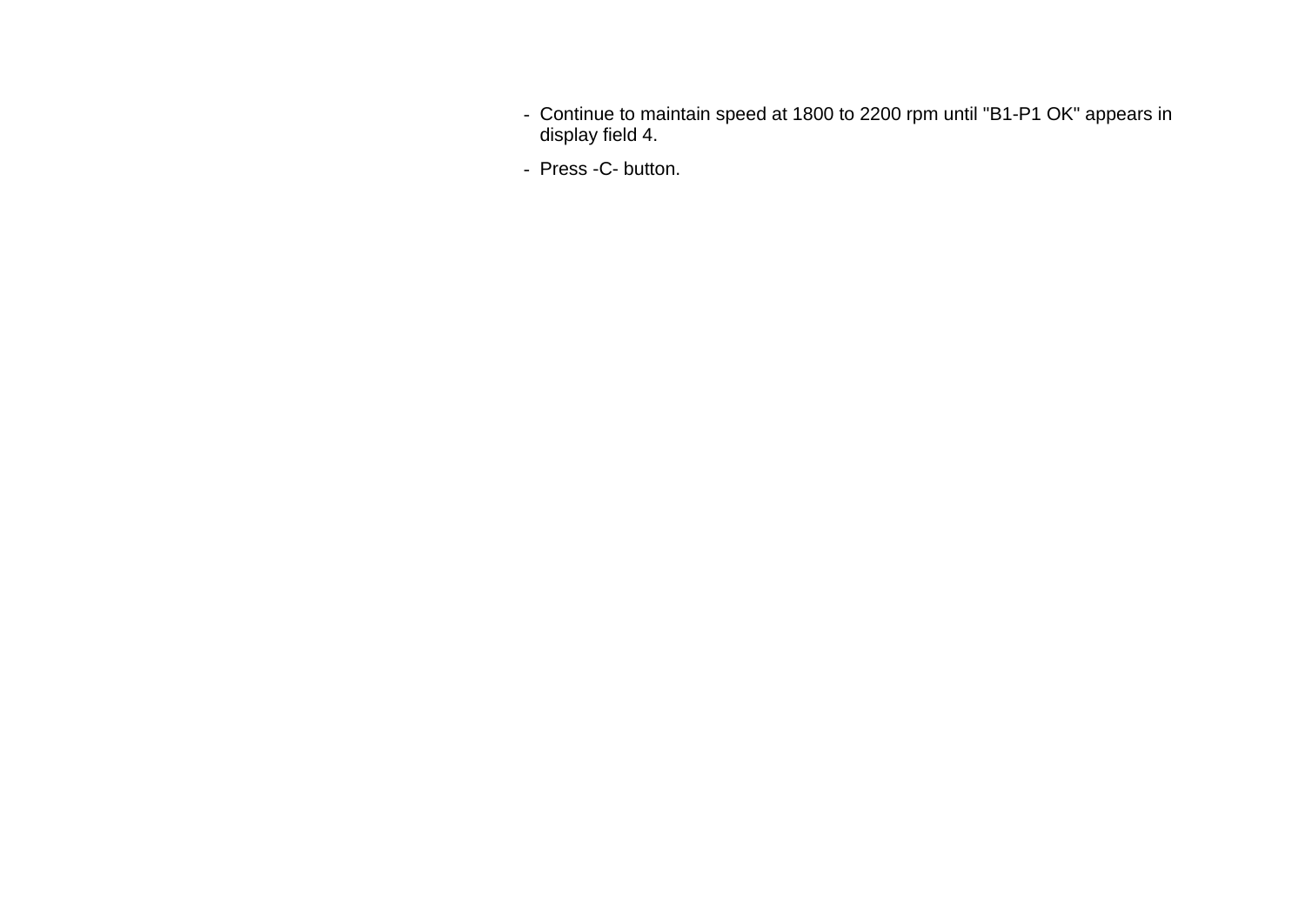

- Press -0-, -4- and -6- buttons to select "Display group number 46" and confirm entry with -Qbutton.
- $\blacktriangleleft$ Indicated on display: (1 to  $4 =$  Display fields)
	- Maintain engine speed at 1800 to 2200 rpm until display in display field 4 jumps from "Test OFF" to "Test ON".
	- Catalyst temperature in display field 2 must be at least 350°C.
	- Check amplitude ratio in display field 3.
	- \* Specification: max. 0.4
	- Continue to maintain engine speed at 1800 to 2200 rpm until "Cat B1 OK" appears in display field 4.

If "Cat. B1 not OK" appears in display field 4:

- Check Diagnostic Trouble Code (DTC) memory.

*Repair Manual, 1.8 Liter 4-Cyl. 5V Turbo Fuel Injection & Ignition, Repair Group 01*

If the specification "Cat B1 OK" is obtained:

- Press  $\Rightarrow$  button.

| <b>Basic setting 46</b> |  |   |  |
|-------------------------|--|---|--|
|                         |  | 3 |  |